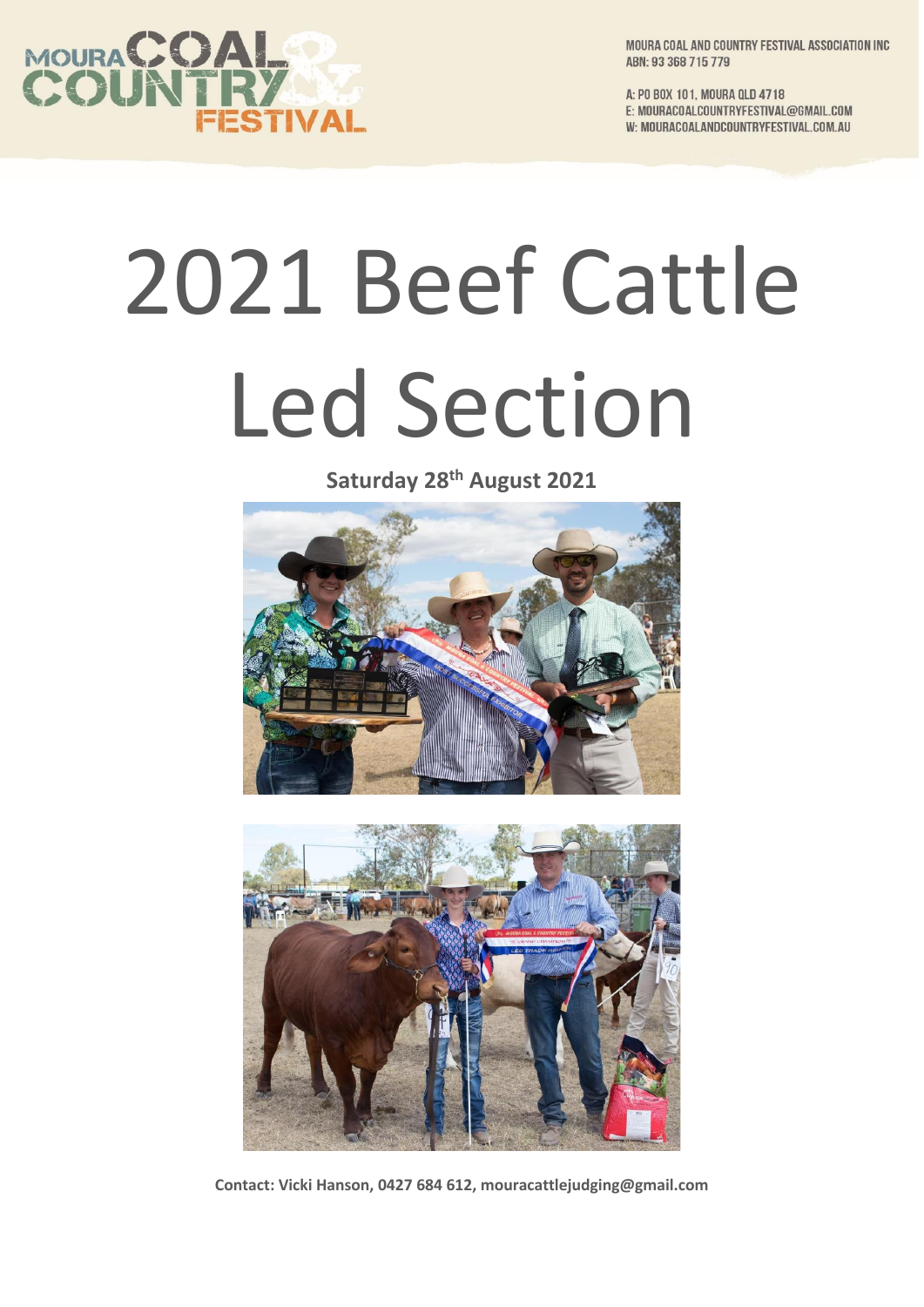## **Section 1: Beef Cattle**

**Stewards** *Vicki Hanson 0427 684 612*

Judging begins at 9am sharp

Nominations- \$8.00/entry. Closes Friday the week before the show (20<sup>th</sup> August 2021). Late entries accepted only at the discretion of the committee. Nomination forms available from Vicki Hanson or by email on request.

Send entries to *Vicki Hanson*

Email: mouracattlejudging@gmail.com Phone: 0427 684 612

## Outdoor Stalls only.

| <b>Stud Beef Cattle Rules</b>                                                                 |                                                                                                    |  |  |  |  |
|-----------------------------------------------------------------------------------------------|----------------------------------------------------------------------------------------------------|--|--|--|--|
| 1.                                                                                            | Cattle Age as at 1 <sup>st</sup> August 2021                                                       |  |  |  |  |
|                                                                                               | 2. All cattle must be on the grounds by 8.30am Saturday and be removed on completion of            |  |  |  |  |
|                                                                                               | the beef section.                                                                                  |  |  |  |  |
| 3.                                                                                            | All cattle in Stud classes must be registered in the name of the exhibitor as owner in a           |  |  |  |  |
|                                                                                               | properly constituted Herd Book of the respective breed.                                            |  |  |  |  |
| 4.                                                                                            | Cattle over 12 Months to wear nose ring                                                            |  |  |  |  |
| 5.                                                                                            | All cattle must be dehorned or poll                                                                |  |  |  |  |
| 6.                                                                                            | If insufficient entries, the Committee reserves the right to amalgamate classes if necessary       |  |  |  |  |
| 7.                                                                                            | All cattle must be NLIS compliant and be accompanied by a completed Waybill. NLIS Tag              |  |  |  |  |
|                                                                                               | No. must be entered on nomination form                                                             |  |  |  |  |
| 8.                                                                                            | All stock must be tied and will be paraded for judging.                                            |  |  |  |  |
| 9.                                                                                            | Ribbons will be awarded to Third Place.                                                            |  |  |  |  |
|                                                                                               | 10. Only one show ring will operate: Interbreeds. All stud breeds will be judged in this Category. |  |  |  |  |
|                                                                                               | 11. Exhibitors group to consist of three animals bred by the exhibitor with both male and          |  |  |  |  |
|                                                                                               | female progeny exhibited                                                                           |  |  |  |  |
|                                                                                               | 12. Dams Progeny Class to be two progeny of the Dam                                                |  |  |  |  |
|                                                                                               | 13. Sires Progeny Class to be two progeny of the Sire                                              |  |  |  |  |
|                                                                                               | 14. Progeny Stakes Group to consist of three animals both sexes to be represented all the          |  |  |  |  |
|                                                                                               | progeny of one sire or dam, but not necessarily owned by the exhibitor.                            |  |  |  |  |
|                                                                                               | <b>Led Trade Cattle Rules</b>                                                                      |  |  |  |  |
| 1.                                                                                            | Open to any recognised breed or crosses thereof.                                                   |  |  |  |  |
| 2.                                                                                            | Breed to be stated on the entry form.                                                              |  |  |  |  |
| 3.                                                                                            | No horned cattle are allowed to compete.                                                           |  |  |  |  |
| 4.                                                                                            | All steers/heifers will be weighed at 8.00am Saturday and be removed from the grounds on           |  |  |  |  |
|                                                                                               | completion of the beef section.                                                                    |  |  |  |  |
| 5.                                                                                            | Judging will take place after the completion of the Stud Cattle judging                            |  |  |  |  |
| 6.                                                                                            | If insufficient entries, classes will be combined at the committee discretion.                     |  |  |  |  |
| All cattle MUST be N.L.I.S. compliant and be accompanied by a completed N.V.D.                |                                                                                                    |  |  |  |  |
| All cattle must be on the grounds by 8.30am Saturday and be removed on completion of the beef |                                                                                                    |  |  |  |  |
| section.                                                                                      |                                                                                                    |  |  |  |  |
|                                                                                               |                                                                                                    |  |  |  |  |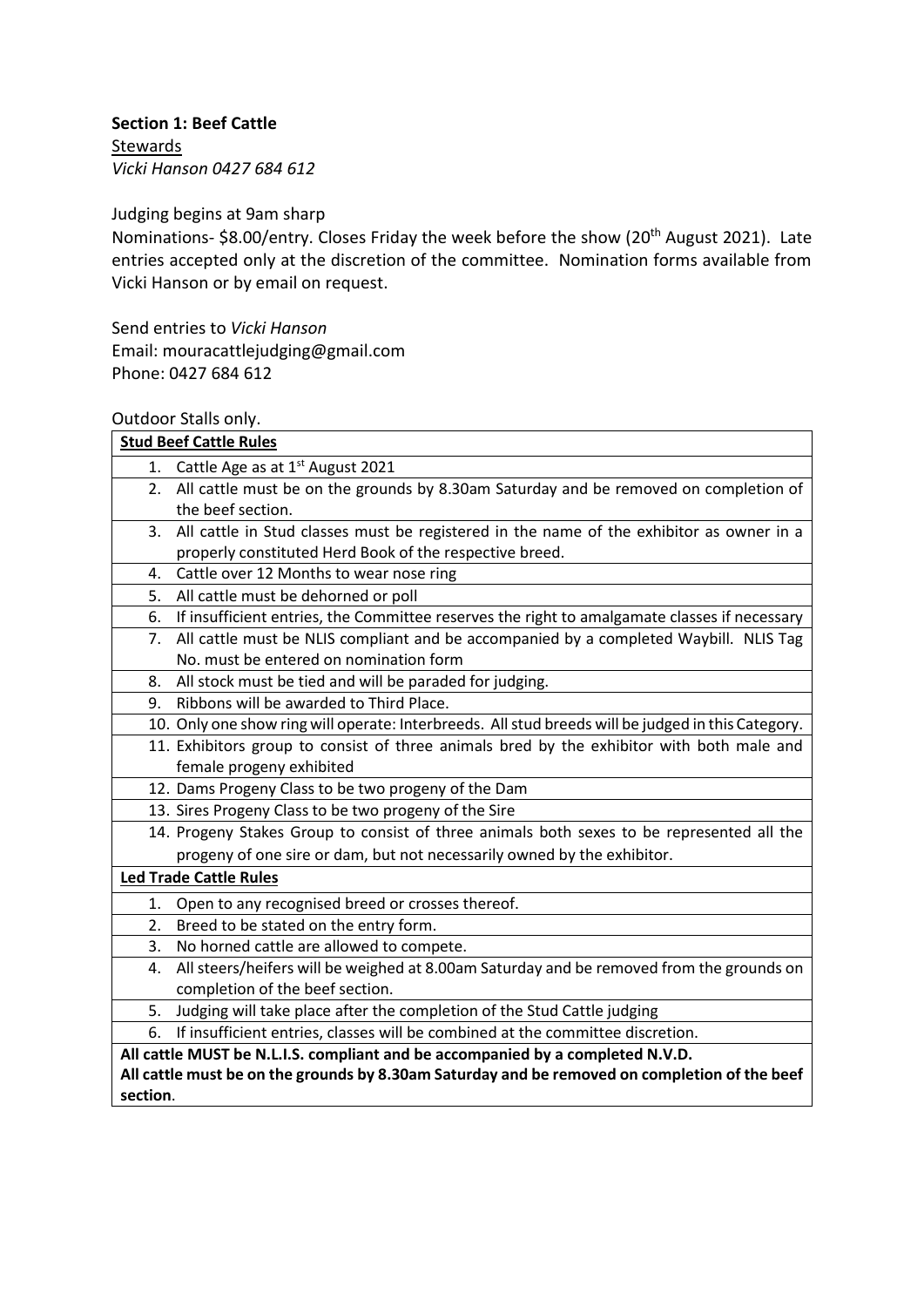| <b>Category 1 - Interbreed Nominations \$8</b> |                               |                | <b>Awards &amp; Sponsors</b> |
|------------------------------------------------|-------------------------------|----------------|------------------------------|
| Class 1                                        | Female under 9 months         | $01/11/2020$ - | 1st \$50, 2nd \$35, 3rd \$10 |
|                                                |                               | 31/7/2021      |                              |
| Class 2                                        | Female 9 months & under 12    | $01/08/2020 -$ | 1st \$50, 2nd \$35, 3rd \$10 |
|                                                | Months                        | 31/10/2020     |                              |
| Class <sub>3</sub>                             | Female 12 months & under 15   | $01/05/2020 -$ | 1st \$50, 2nd \$35, 3rd \$10 |
|                                                | months                        | 31/07/2020     |                              |
|                                                | <b>Champion Calf-Female</b>   |                | \$60                         |
|                                                | Reserve Champion Calf- Female |                | \$35                         |
|                                                |                               |                |                              |
| Class 4                                        | Bull under 9 months           | $01/11/2020$ - | 1st \$50, 2nd \$35, 3rd \$10 |
|                                                |                               | 31/7/2021      |                              |
| Class 5                                        | Bull 9 months & under 12      | $01/08/2020 -$ | 1st \$50, 2nd \$35, 3rd \$10 |
|                                                | Months                        | 31/10/2020     |                              |
| Class 6                                        | Bull 12 months & under 15     | $01/05/2020 -$ | 1st \$50, 2nd \$35, 3rd \$10 |
|                                                | months                        | 31/07/2020     |                              |
|                                                | Champion Calf- Bull           |                | \$60                         |
|                                                | Reserve Champion Calf- Bull   |                | \$35                         |
| Class <sub>7</sub>                             | Female 15 Months & under 17   | $01/03/2020 -$ | 1st \$50, 2nd \$35, 3rd \$10 |
|                                                | months                        | 30/04/2020     |                              |
| Class 8                                        | Female 17 Months & under 19   | $01/01/2020 -$ | 1st \$50, 2nd \$35, 3rd \$10 |
|                                                | months                        | 28/02/2020     |                              |
| Class 9                                        | Female 19 Months & under 21   | $01/11/2019 -$ | 1st \$50, 2nd \$35, 3rd \$10 |
|                                                | months                        | 31/12/2019     |                              |
|                                                | Champion-Junior Female        |                | \$60                         |
|                                                | Reserve Champion- Junior      |                | \$35                         |
|                                                | Female                        |                |                              |
| Class 10                                       | Bull 15 Months & under 17     | $01/03/2020 -$ | 1st \$50, 2nd \$35, 3rd \$10 |
|                                                | months                        | 30/04/2020     |                              |
| Class 11                                       | Bull 17 Months & under 19     | $01/01/2020 -$ | 1st \$50, 2nd \$35, 3rd \$10 |
|                                                | months                        | 28/02/2020     |                              |
| Class 12                                       | Bull 19 Months & under 21     | $01/11/2019 -$ | 1st \$50, 2nd \$35, 3rd \$10 |
|                                                | months                        | 31/12/2019     |                              |
|                                                | Champion- Junior Bull         |                | \$60                         |
|                                                | Reserve Champion- Junior Bull |                | \$35                         |
|                                                |                               |                |                              |
| Class 13                                       | Female 21 Months & under 24   | $01/08/2019 -$ | 1st \$50, 2nd \$35, 3rd \$10 |
|                                                | Months                        | 31/10/2019     |                              |
| Class 14                                       | Female 24 Months & under 30   | $01/02/2019 -$ | 1st \$50, 2nd \$35, 3rd \$10 |
|                                                | Months                        | 31/07/2019     |                              |
| Class 15                                       | Female 30 Months & over       | Born before    | 1st \$50, 2nd \$35, 3rd \$10 |
|                                                |                               | 31/01/2019     |                              |
|                                                | <b>Champion-Senior Female</b> |                | \$60                         |
|                                                | Reserve Champion - Senior     |                | \$35                         |
|                                                | Female                        |                |                              |
|                                                | Grand Champion-Interbreed     |                | \$150                        |
|                                                | Female                        |                |                              |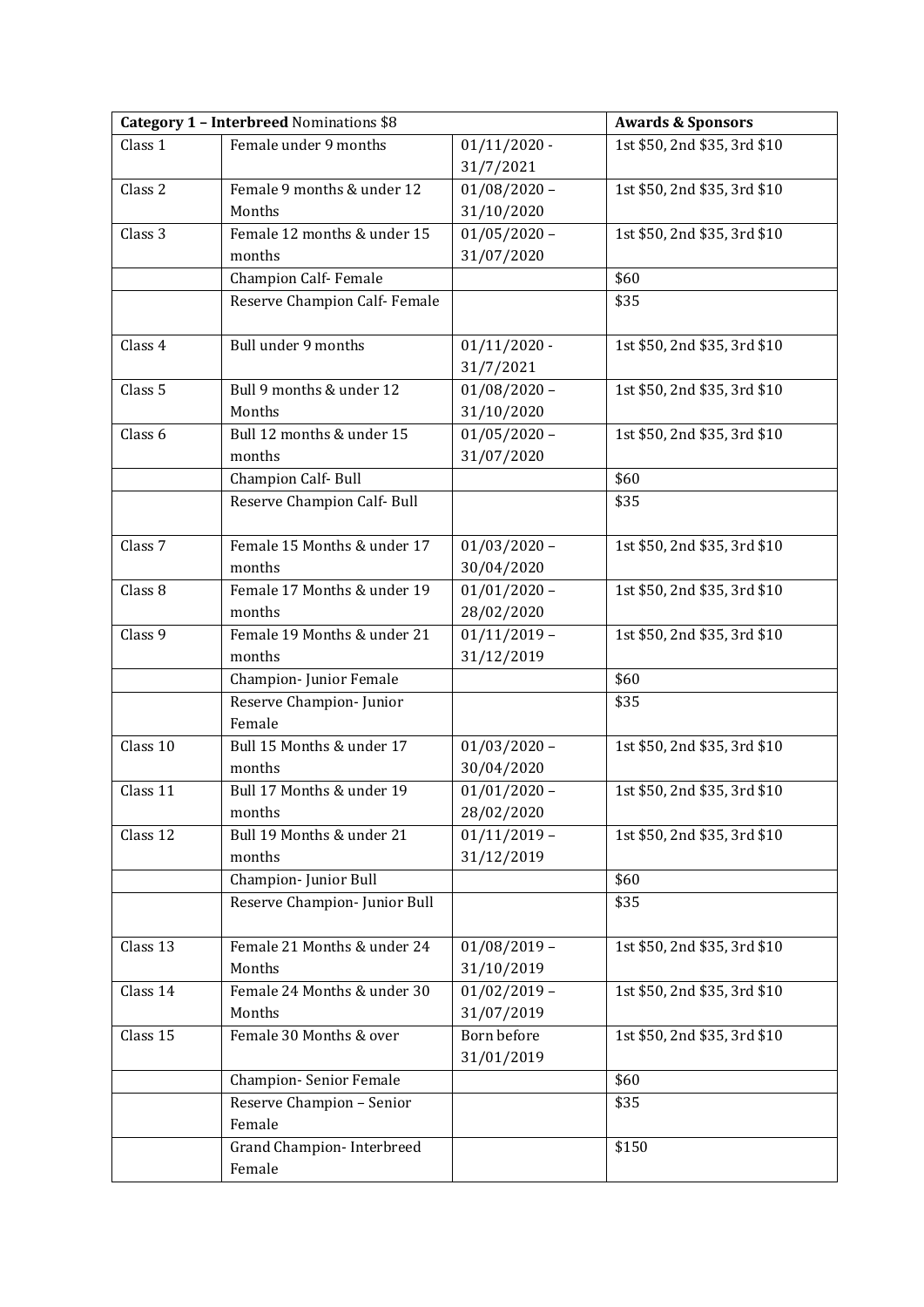| Class 16                                                                               | Bull 21 Months & under 24                                  | $01/08/2019 -$            | 1st \$50, 2nd \$35, 3rd \$10  |  |  |  |
|----------------------------------------------------------------------------------------|------------------------------------------------------------|---------------------------|-------------------------------|--|--|--|
|                                                                                        | Months                                                     | 31/10/2019                |                               |  |  |  |
| Class 17                                                                               | Bull 24 Months & under 30                                  | $01/02/2019 -$            | 1st \$50, 2nd \$35, 3rd \$10  |  |  |  |
|                                                                                        | Months                                                     | 31/07/2019                |                               |  |  |  |
| Class 18                                                                               | Bull 30 Months & under 42                                  | 01/02/2018-               | 1st \$50, 2nd \$35, 3rd \$10  |  |  |  |
|                                                                                        | Months                                                     | 31/01/2019                |                               |  |  |  |
|                                                                                        | Champion-Senior Bull                                       |                           | \$60                          |  |  |  |
|                                                                                        |                                                            |                           |                               |  |  |  |
|                                                                                        | Reserve Champion - Senior Bull                             |                           | \$35                          |  |  |  |
|                                                                                        |                                                            |                           |                               |  |  |  |
|                                                                                        | <b>Grand Champion Interbreed</b>                           |                           | \$150                         |  |  |  |
|                                                                                        | Bull                                                       |                           |                               |  |  |  |
| Class 19                                                                               | <b>Exhibitors Group</b>                                    |                           | 1st \$100, 2nd \$70, 3rd \$25 |  |  |  |
| Class 20                                                                               | Dams Progeny Group                                         |                           | 1st \$100, 2nd \$70, 3rd \$25 |  |  |  |
| Class 21                                                                               | <b>Sires Progeny Group</b>                                 |                           | 1st \$100, 2nd \$70, 3rd \$25 |  |  |  |
| Class 22                                                                               | Progeny Stakes Group                                       |                           | 1st \$100, 2nd \$70, 3rd \$25 |  |  |  |
| Class 23                                                                               | Most Successful Exhibitor                                  | <b>BN</b> and RK Surawski |                               |  |  |  |
|                                                                                        |                                                            | Trophy                    |                               |  |  |  |
|                                                                                        | Category 2- Led Trade Heifer Nominations \$8.00            |                           |                               |  |  |  |
| Class 24                                                                               | Led-in heifer Milk Tooth under                             |                           | 1st \$50, 2nd \$35, 3rd \$10  |  |  |  |
|                                                                                        | 400kg                                                      |                           |                               |  |  |  |
| Class 25                                                                               | Led-in heifer Milk Tooth 401kg-                            |                           | 1st \$50, 2nd \$35, 3rd \$10  |  |  |  |
|                                                                                        | 500 <sub>kg</sub>                                          |                           |                               |  |  |  |
| Class 26                                                                               | Led-in heifer Milk Tooth over                              |                           | 1st \$50, 2nd \$35, 3rd \$10  |  |  |  |
|                                                                                        | 501kg                                                      |                           |                               |  |  |  |
|                                                                                        | <b>Grand Champion Led Heifer</b>                           |                           | \$90                          |  |  |  |
|                                                                                        |                                                            |                           |                               |  |  |  |
|                                                                                        | Reserve Champion Led Heifer                                |                           | \$35                          |  |  |  |
|                                                                                        | <b>Category 3 - Led Trade Steers</b><br>Nominations \$8.00 |                           |                               |  |  |  |
| Class 27                                                                               | Led-in steer Milk Tooth under                              |                           | 1st \$50, 2nd \$35, 3rd \$10  |  |  |  |
|                                                                                        | 400kg                                                      |                           |                               |  |  |  |
| Class 28                                                                               | Led-in Steer Milk Tooth- 401-                              |                           | 1st \$50, 2nd \$35, 3rd \$10  |  |  |  |
|                                                                                        | 500 <sub>kg</sub>                                          |                           |                               |  |  |  |
| Class 29                                                                               | Led in Steer Milk Tooth- over                              |                           | 1st \$50, 2nd \$35, 3rd \$10  |  |  |  |
|                                                                                        | 501kg                                                      |                           |                               |  |  |  |
|                                                                                        | <b>Grand Champion Led Steer</b>                            |                           | \$90                          |  |  |  |
|                                                                                        | Reserve Champion Led Steer                                 |                           | \$35                          |  |  |  |
|                                                                                        |                                                            |                           |                               |  |  |  |
| Category 4                                                                             | <b>Encouragement Awards</b>                                |                           | TBA                           |  |  |  |
| Class 30                                                                               |                                                            |                           |                               |  |  |  |
|                                                                                        | <b>Category 5- Junior Paraders</b>                         |                           |                               |  |  |  |
| Nominations \$2.00. Prize Money 1st \$25, 2nd \$15, 3rd \$10, 4th and 5th Ribbons only |                                                            |                           |                               |  |  |  |
| A                                                                                      | Under 10 years                                             |                           |                               |  |  |  |
| B                                                                                      | 10 and Under 13 years                                      |                           |                               |  |  |  |
| $\mathsf C$                                                                            | 13 and Under 16 years                                      |                           |                               |  |  |  |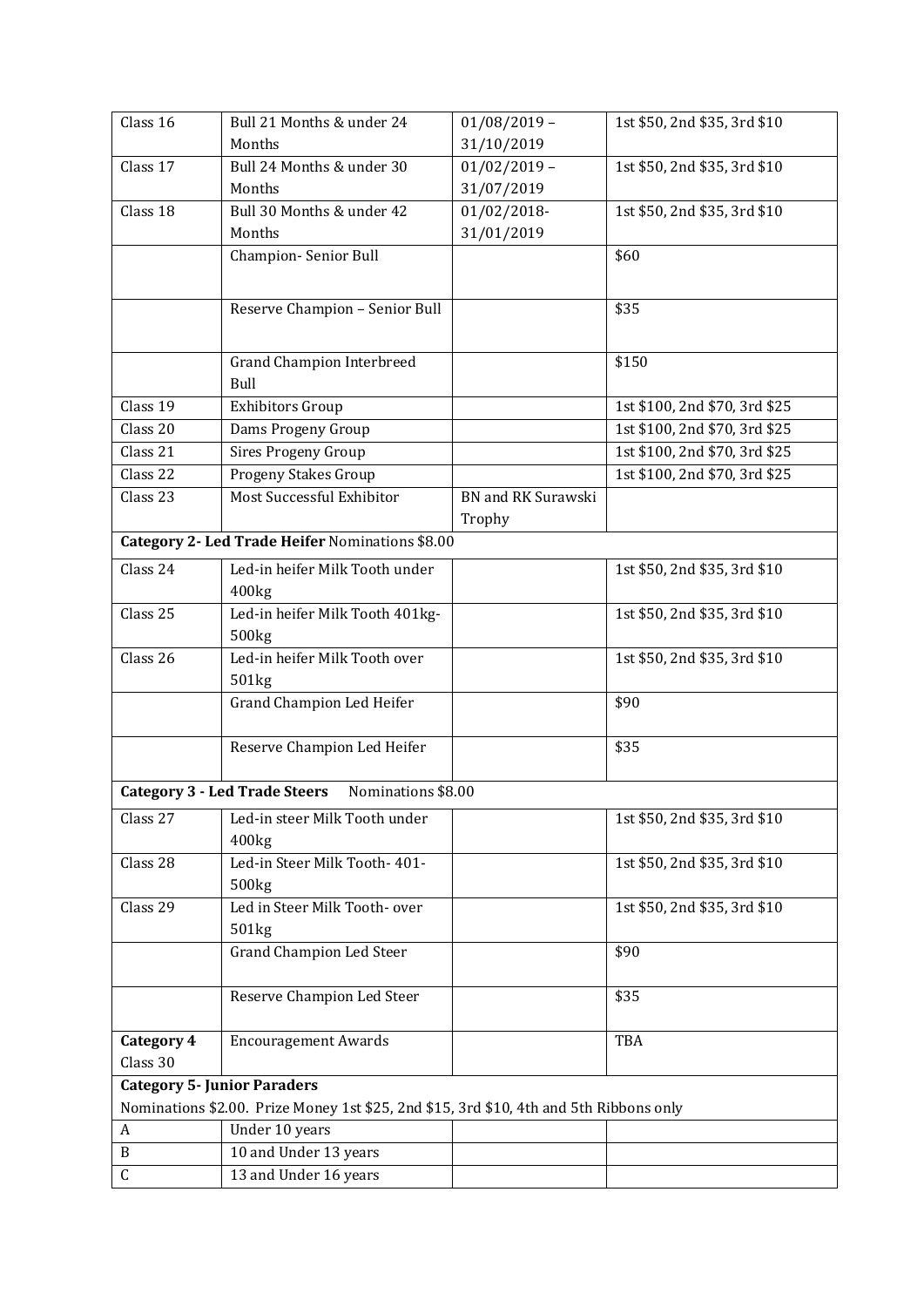| D                                                                                      | 16 and Under 25 years      |  |  |  |  |  |  |
|----------------------------------------------------------------------------------------|----------------------------|--|--|--|--|--|--|
| Category 6- Junior Judges Stud Cattle Sponsored by Elders Moura                        |                            |  |  |  |  |  |  |
| Nominations \$2.00. Prize Money 1st \$25, 2nd \$15, 3rd \$10, 4th and 5th Ribbons only |                            |  |  |  |  |  |  |
| A                                                                                      | Under 13 years             |  |  |  |  |  |  |
| B                                                                                      | 13 and Under 16 years      |  |  |  |  |  |  |
| C                                                                                      | 16 and Under 25 years      |  |  |  |  |  |  |
| <b>Category 7- Junior Judges Led Steers Sponsored by Elders Moura</b>                  |                            |  |  |  |  |  |  |
| Nominations \$2.00. Prize Money 1st \$25, 2nd \$15, 3rd \$10, 4th and 5th Ribbons only |                            |  |  |  |  |  |  |
| A                                                                                      | Under 13 years             |  |  |  |  |  |  |
| B                                                                                      | 13 and Under 16 years      |  |  |  |  |  |  |
| $\mathsf{C}$                                                                           | 16 and Under 25 years      |  |  |  |  |  |  |
| <b>Category 8- Junior Encouragement Awards</b>                                         |                            |  |  |  |  |  |  |
|                                                                                        | Herdsman Award             |  |  |  |  |  |  |
|                                                                                        | Local Junior Encouragement |  |  |  |  |  |  |
|                                                                                        | Award                      |  |  |  |  |  |  |
|                                                                                        | Lucky Exhibitor            |  |  |  |  |  |  |